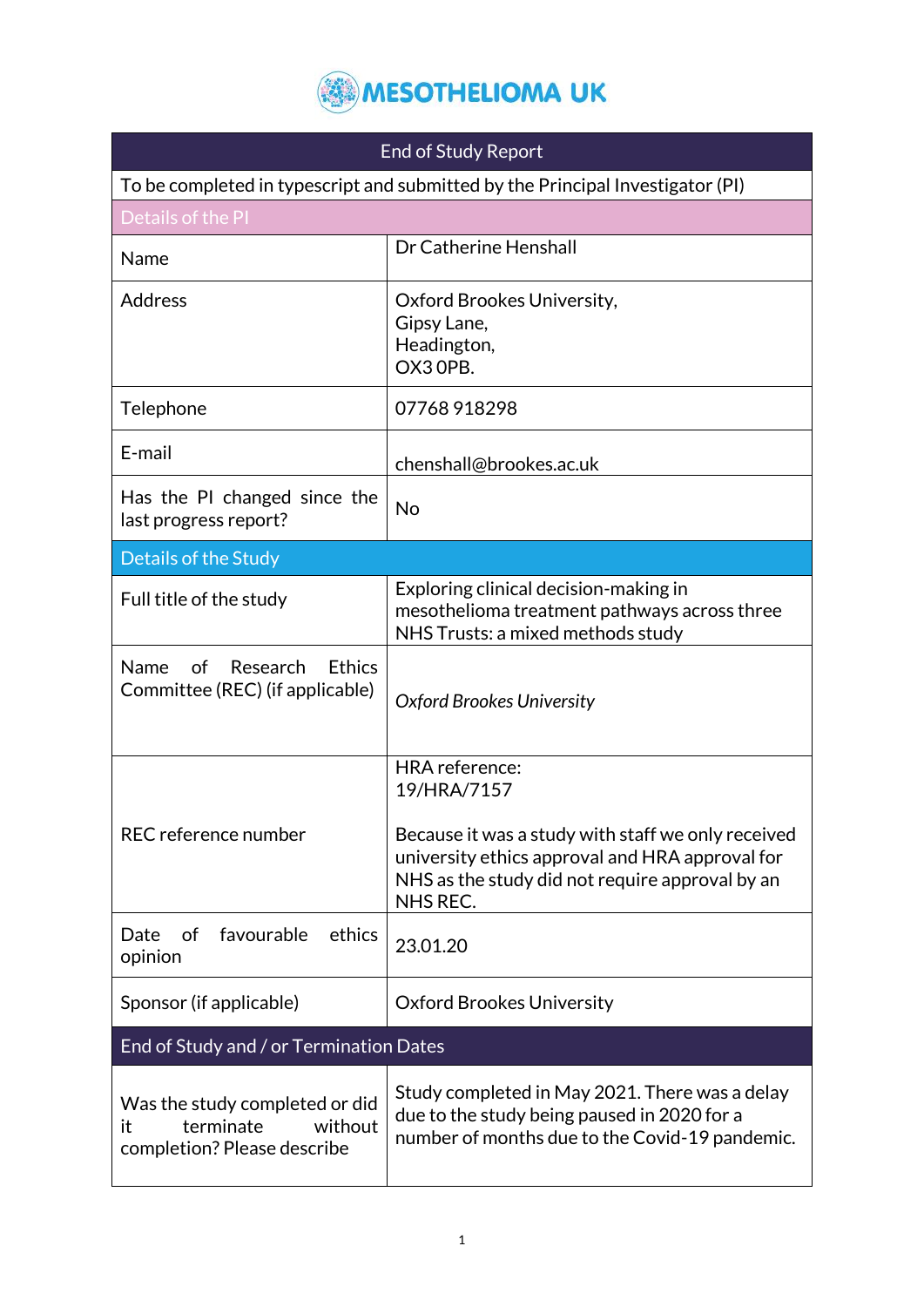

| Date the study completed $/$ May 2021 |
|---------------------------------------|
|---------------------------------------|

### Study Findings

Please provide details of your key study findings. Please try to limit to two A4 sheets of paper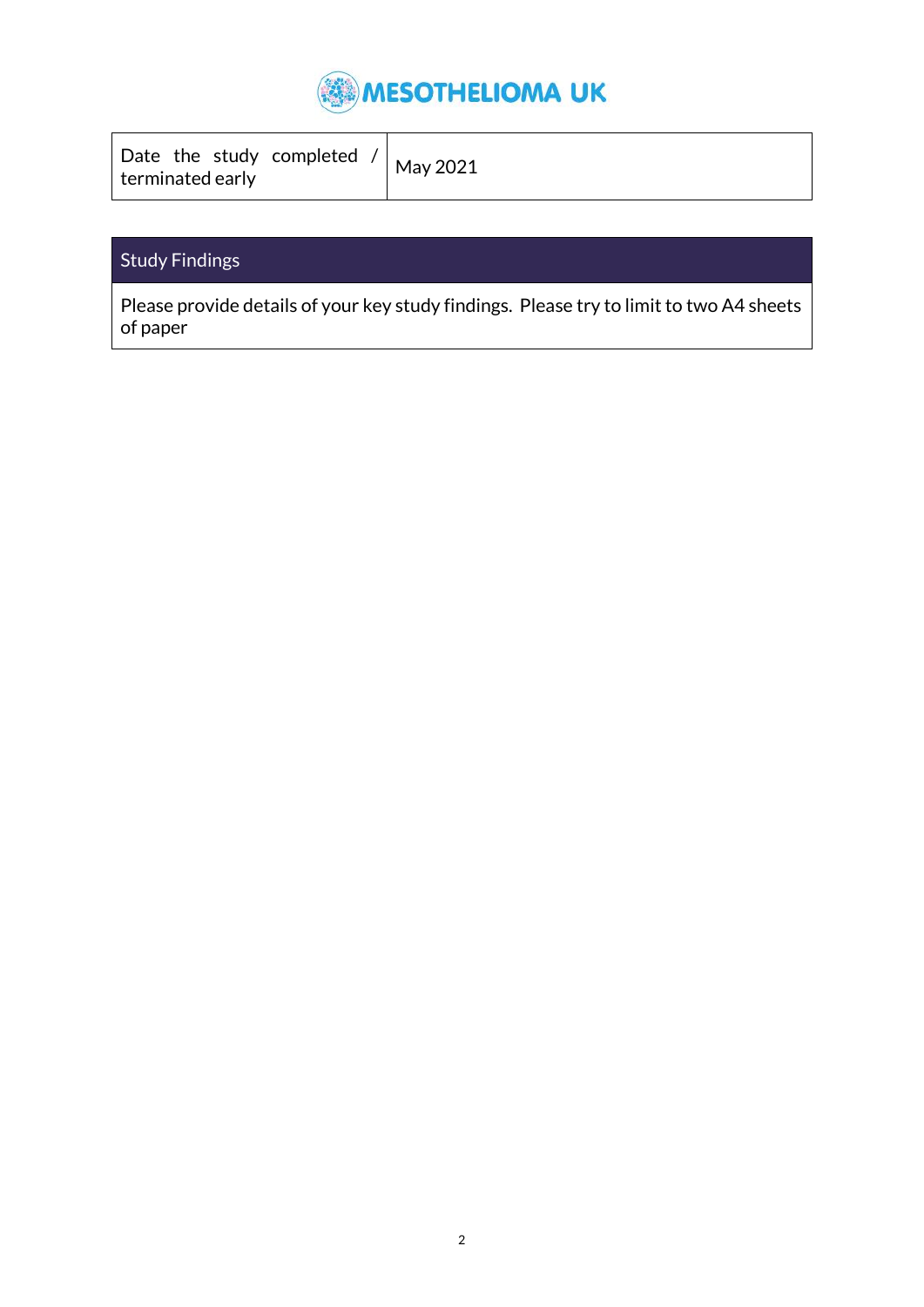#### *Phase 1: Analysis of patient records*

Patient records (n=232) were screened from three NHS Trusts: Trust A (n=139); Trust B (n=45); and Trust C (n=47). The mean age of patients at diagnosis was 75.8 years old (SD=9.3, range 33-95). The majority of patients were deceased at the time of data collection (75.4%). Most patients at all trusts (72.8%) had received best supportive care only (including pleural management). The majority of patients at Trust A (59.7%) received one or more active treatments (including chemotherapy, radiotherapy, surgery, treatment via a clinical trial, or immunotherapy). Fewer patients at Trusts B (45.7%) and C (27.7%) were receiving these treatments.

#### *Phase 2: Documentary Analysis*

The documentary analysis of key service and policy documents from our previous study looking at Patient Experiences of Mesothelioma Follow-Up Care (Henshall et al. 2021) was updated for the current study. Whilst the British Thoracic Society Guidelines (2018) provide national recommendations for mesothelioma treatment and care, there were no new non-COVID policies available. In line with previous study findings the documentary analysis pointed to different service structures and varied treatment and follow-up pathways across the region.

#### *Phase 3: Interviews with Mesothelioma and Lung Cancer MDT members* Nineteen interviews with lung cancer and mesothelioma MDT members were carried out with healthcare professionals (HCPs) from a range of clinical backgrounds (oncology,

respiratory, radiology, nursing, occupational therapy). Four themes were identified:

#### 1. Collaboration and communication within and between trusts

HCPs highlighted the importance of communication between and within trusts in decision making. HCPs from smaller hospitals recognised the limits of their expertise in mesothelioma treatment and care given the relative rarity of the disease, and the benefits of hub and spoke models with larger hospitals. However, it is not clear that this collaboration between trusts is happening consistently, with some patients not being referred on. Models of care and team structures also impact upon how treatment decisions are made. A shared care approach that utilised the MDT as a key communication channel facilitated continuity and consistency. However, where shared care was not in place the pathway could be perceived as more fragmented.

The multi-disciplinary teams at each of the trusts are at the centre of a formalised referral and care pathway for mesothelioma patients from diagnosis through to first line and any additional treatment. However, the local lung cancer and regional mesothelioma MDTs are used differently at each of the trusts. There is a strong sense that a mesothelioma MDT is the most appropriate forum for discussing mesothelioma treatment and care. Benefits of the regional MDT highlighted by HCPs included:

- The opportunity for consensus and pooled expertise in decision making
- Greater time to discuss cases in an open, multidisciplinary forum
- Focus on trials and research
- The opportunity to continue to discuss cases as part of ongoing treatment plans
- The potential to form part of a hub and spoke model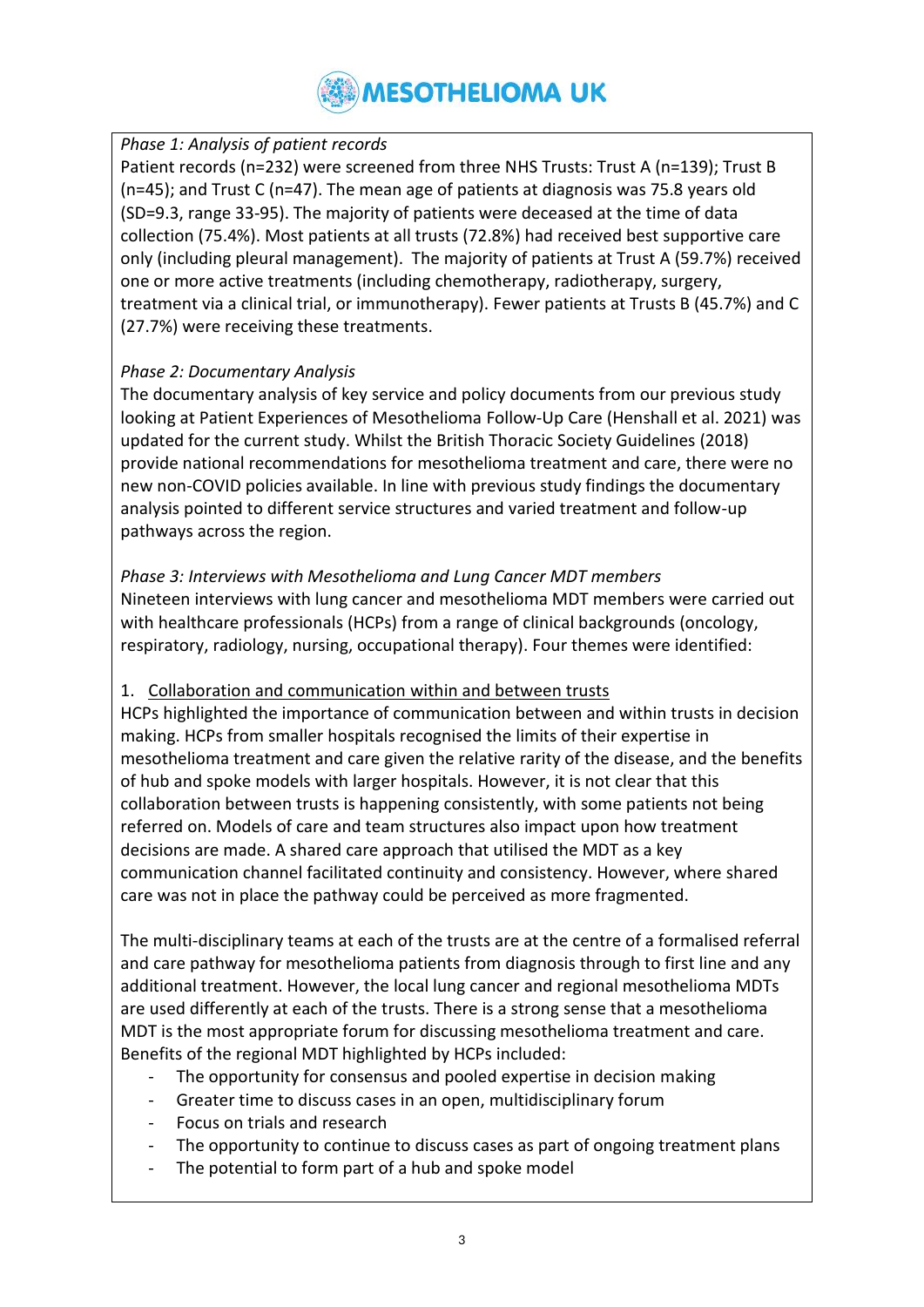However, despite these perceived benefits the regional MDT is being underutilised within the region. Reasons for this include the timing of the mesothelioma MDT as well as the perceived role and purpose of the regional MDT.

#### 2. Evidence-base and knowledge

It is acknowledged by HCPs that there is little published guidance on mesothelioma treatment and care to inform clinical decision making, which is reflective of the limited treatment options available and relatively poor prognosis. Many HCPs acknowledge that there are key differences between mesothelioma and lung cancer that influence clinical decision-making processes. Recommendations from published guidance are not always consistently implemented, due to differing opinions on their utility and effectiveness. Moreover, the lack of a substantial evidence base also leads to differences in what treatments are offered, which can be frustrating for HCPs and patients. Research, and the ability to offer additional treatment to patients through clinical trials, is regarded by many HCPs as a fundamental component of mesothelioma treatment pathways for some patients. Although it is not clear that the criteria used to judge eligibility, access and the knowledge of HCPs about available trial options is consistent. Again, a hub and spoke model would help to overcome some of these challenges.

#### 3. Role of the clinician:

Individual clinical judgement, particularly in more complex cases, is a key factor influencing treatment decisions. The importance of individual judgment is particularly prominent in mesothelioma given the limited treatment options and evidence base. Interviews with HCPs revealed both therapeutic nihilism, emerging from the poor prognosis and high symptom burden of mesothelioma, as well as therapeutic optimism, associated with incremental improvements in outcomes and patient quality of life. Having HCPs with a specialist interest and expertise in mesothelioma is crucial to combatting therapeutic nihilism, allowing for more nuanced clinical decision making, treatment and care.

#### 4. Role of the patient:

Patient performance status is a primary factor associated with treatment options as well as eligibility for trials. However, patient preference, around the therapeutic relationship and treatment, is also central to decision-making. In this regard, the level of patient understanding of available options, and the communication of information is key.

#### Cross-cutting themes:

Throughout the interviews, the role of the mesothelioma specialist nurse was emphasised as crucial to improved, patient-centred mesothelioma treatment and care. HCPs also highlighted the impact of COVD-19 on the care pathway (incl. diagnosis and follow-up), clinical trials, and on the availability treatment (incl. the approval of immunotherapy).

#### Study Summary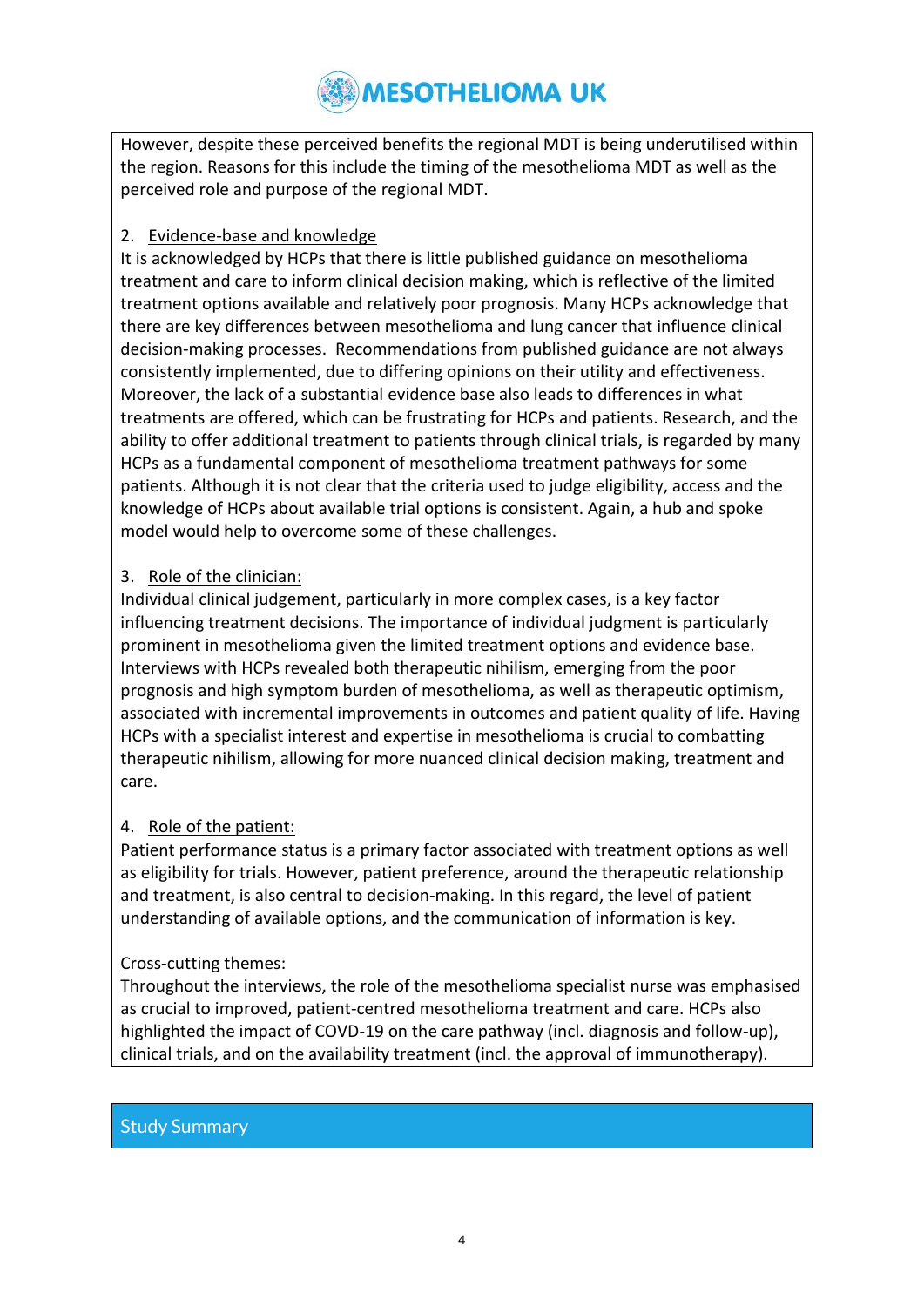Please provide a general summary of the project. This will be featured on our website, so it needs to be easy to understand. Please avoid jargon, difficult terminology, and acronyms. Please try to limit to one paragraph. Please include detail of any deviations from the original proposal

The study's aim was to develop a collaborative, evidence-based, patient-centred approach to mesothelioma clinical decision-making across three NHS Trusts: Oxford University Hospitals, Royal Berkshire, and Buckinghamshire NHS Foundation Trusts. Objectives to be compared across three trusts were:

•Guidelines, policies and processes exist to inform clinical decision-making in relation to mesothelioma treatment pathways, how closely they align and why

•Factors influencing multi-disciplinary team decision-making in mesothelioma treatment •Clinicians' awareness of/engagement with mesothelioma research and how this informs practice

•Current and potential strategies for improving clinician engagement with mesothelioma research

The study involved: 1) accessing the records of mesothelioma patients treated at the three trusts over five years (n=232) to collect data on diagnoses, treatments, survival rates and clinical care teams. 2: collecting local and national documents relating to mesothelioma patients' treatment pathways 3: Interviews with lung-cancer multidisciplinary team members at each trust to explore how much research was embedded in clinical decision-making and how the multidisciplinary team and other clinical factors influence decision-making in mesothelioma care. Findings compared similarities and differences between the trusts' and have led to the production of collaborative, evidence-based recommendations to promote shared knowledge and clinical decision-making.

#### Why is this research important? What impact do you think it will have in the short and long term?

The research has the potential to influence policy and practice around mesothelioma clinical decision-making through the generation of evidence that identifies what some of the key barriers and challenges to clinical decision making in this patient group are. The study has led to the production of a number of recommendations that will be disseminated through peer reviewed publications and to Mesothelioma UK stakeholders. These recommendations, alongside recommendations from our previous study exploring patient experiences of Mesothelioma Care pathways, form a robust evidence base that can be used to focus mesothelioma care on the patient pathway. It also makes a strong case for the need for more mesothelioma nurse specialists, for more joined up care and for more evolved multi-disciplinary team practices which take into account the fluidity of the mesothelioma patient journey. We aim to present our findings at a number of national and international conferences over the next 12 months.

How has this research grant helped you?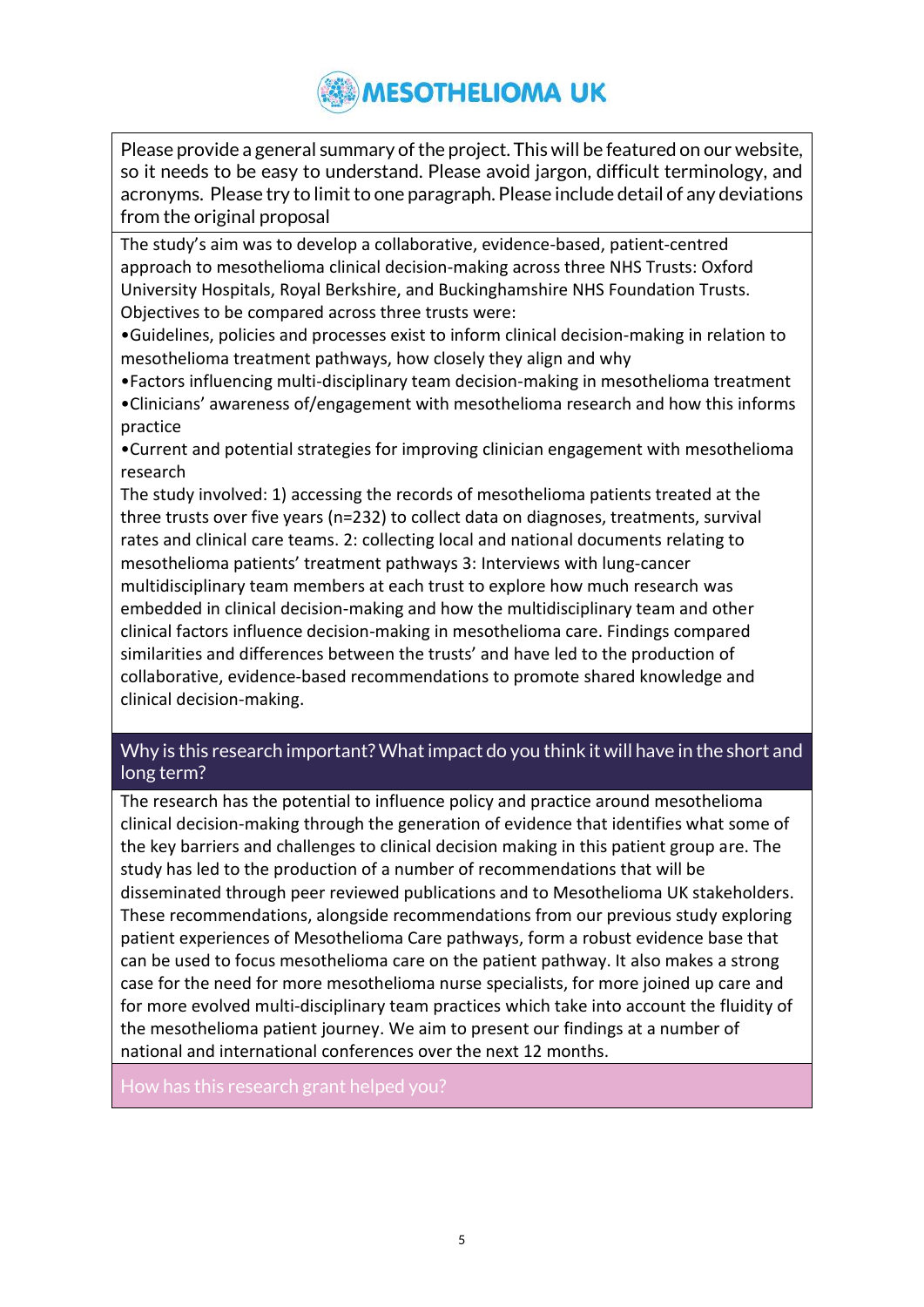The grant has helped me to undertake more research into the experiences of mesothelioma patients and to develop my expertise in this area. Additional benefits include:

- Development of a mesothelioma research team within my department at Oxford Brookes University.
- Publication and conference outputs (completed and pending)
- Opportunities to apply for further external grant funding to build on the findings from this project
- Networking and collaboration opportunities. These include supervising NIHR doctoral fellowship awards with a mesothelioma research focus, being a steering group member of the Mesothelioma UK Research Centre (Sheffield) and being appointed as Chair of the Research Interested group of Lung Cancer Nursing UK.

The above would not have been possible without the interest and networking opportunities generated as a result of the Meso UK grant award(s).

| <b>Budget</b>                                                                                               |                               |
|-------------------------------------------------------------------------------------------------------------|-------------------------------|
| Have there been any major deviations<br>from the budget proposed at the start of $\vert$ No<br>the project? |                               |
| Please attach final finance report                                                                          | Attached in separate document |

| <b>Other Issues</b>                                                                                                                                                        |                                                                                                                                                                                                                                                 |
|----------------------------------------------------------------------------------------------------------------------------------------------------------------------------|-------------------------------------------------------------------------------------------------------------------------------------------------------------------------------------------------------------------------------------------------|
| Are there any other issues that you wish<br>to report to the Committee, about this<br>study?<br>If yes, please provide a response                                          | No                                                                                                                                                                                                                                              |
| Have you disseminated any results from<br>this study to date?<br>yes, please provide details and<br>lf<br>references (publications, conference<br>papers, newsletters etc) | Yes<br>Study methods and preliminary findings<br>presented at IMIG 2021:<br>Davey, Z 2021. 'Decision Making in<br>Mesothelioma', IMig2021 Virtual, May 7-<br>9<br>Findings paper in preparation for<br>submission to BMJ Open in Autumn<br>2021 |